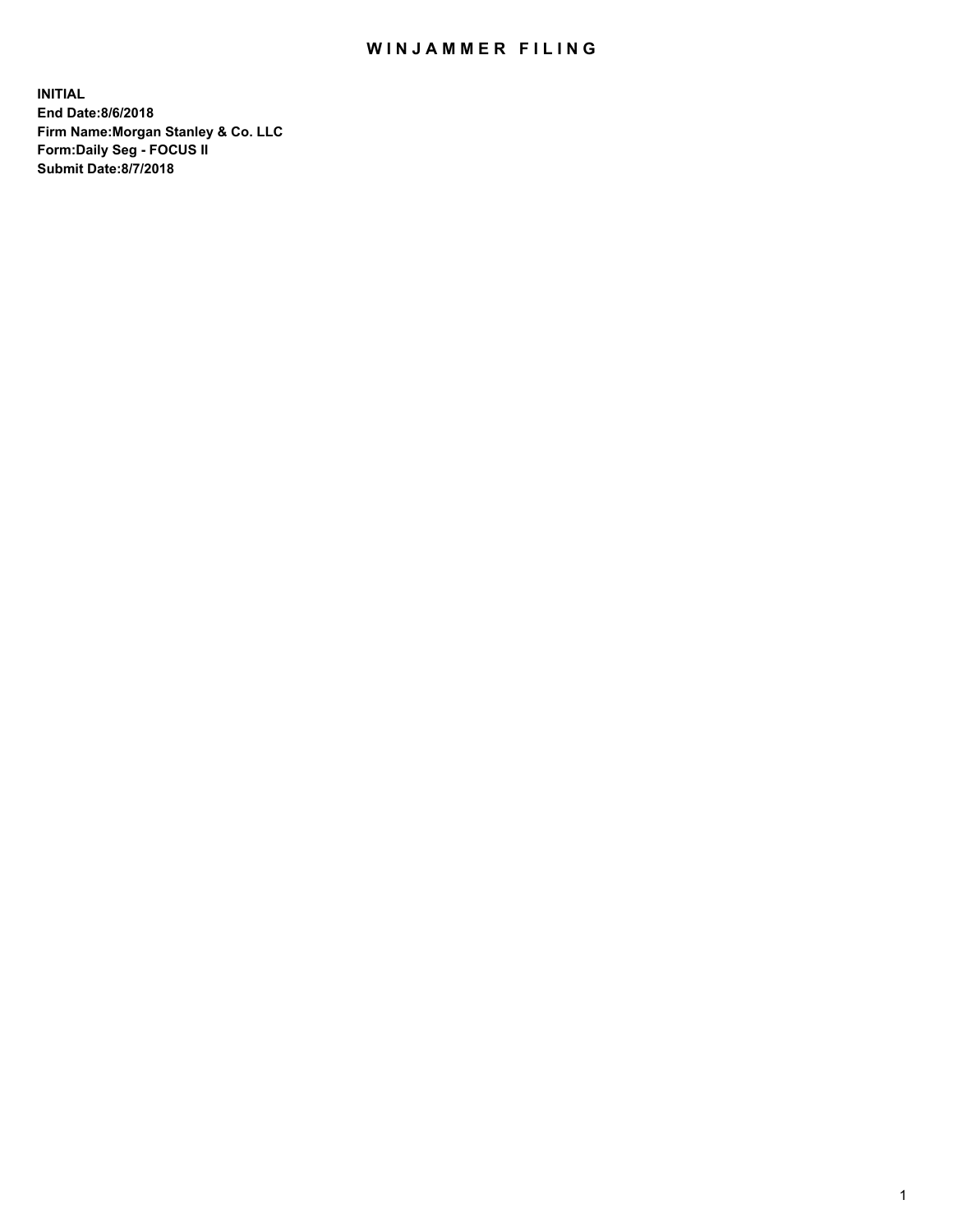**INITIAL End Date:8/6/2018 Firm Name:Morgan Stanley & Co. LLC Form:Daily Seg - FOCUS II Submit Date:8/7/2018 Daily Segregation - Cover Page**

| Name of Company                                                                                                                                                                                                                                                                                                                | Morgan Stanley & Co. LLC                                    |
|--------------------------------------------------------------------------------------------------------------------------------------------------------------------------------------------------------------------------------------------------------------------------------------------------------------------------------|-------------------------------------------------------------|
| <b>Contact Name</b>                                                                                                                                                                                                                                                                                                            | <b>Ikram Shah</b>                                           |
| <b>Contact Phone Number</b>                                                                                                                                                                                                                                                                                                    | 212-276-0963                                                |
| <b>Contact Email Address</b>                                                                                                                                                                                                                                                                                                   | Ikram.shah@morganstanley.com                                |
| FCM's Customer Segregated Funds Residual Interest Target (choose one):<br>a. Minimum dollar amount: ; or<br>b. Minimum percentage of customer segregated funds required:% ; or<br>c. Dollar amount range between: and; or<br>d. Percentage range of customer segregated funds required between:% and%.                         | 280,000,000<br><u>0</u><br>00<br>0 <sub>0</sub>             |
| FCM's Customer Secured Amount Funds Residual Interest Target (choose one):<br>a. Minimum dollar amount: ; or<br>b. Minimum percentage of customer secured funds required:%; or<br>c. Dollar amount range between: and; or<br>d. Percentage range of customer secured funds required between:% and%.                            | 140,000,000<br><u>0</u><br>0 <sub>0</sub><br>0 <sub>0</sub> |
| FCM's Cleared Swaps Customer Collateral Residual Interest Target (choose one):<br>a. Minimum dollar amount: ; or<br>b. Minimum percentage of cleared swaps customer collateral required:% ; or<br>c. Dollar amount range between: and; or<br>d. Percentage range of cleared swaps customer collateral required between:% and%. | 92,000,000<br><u>0</u><br>0 Q<br>0 <sub>0</sub>             |

Attach supporting documents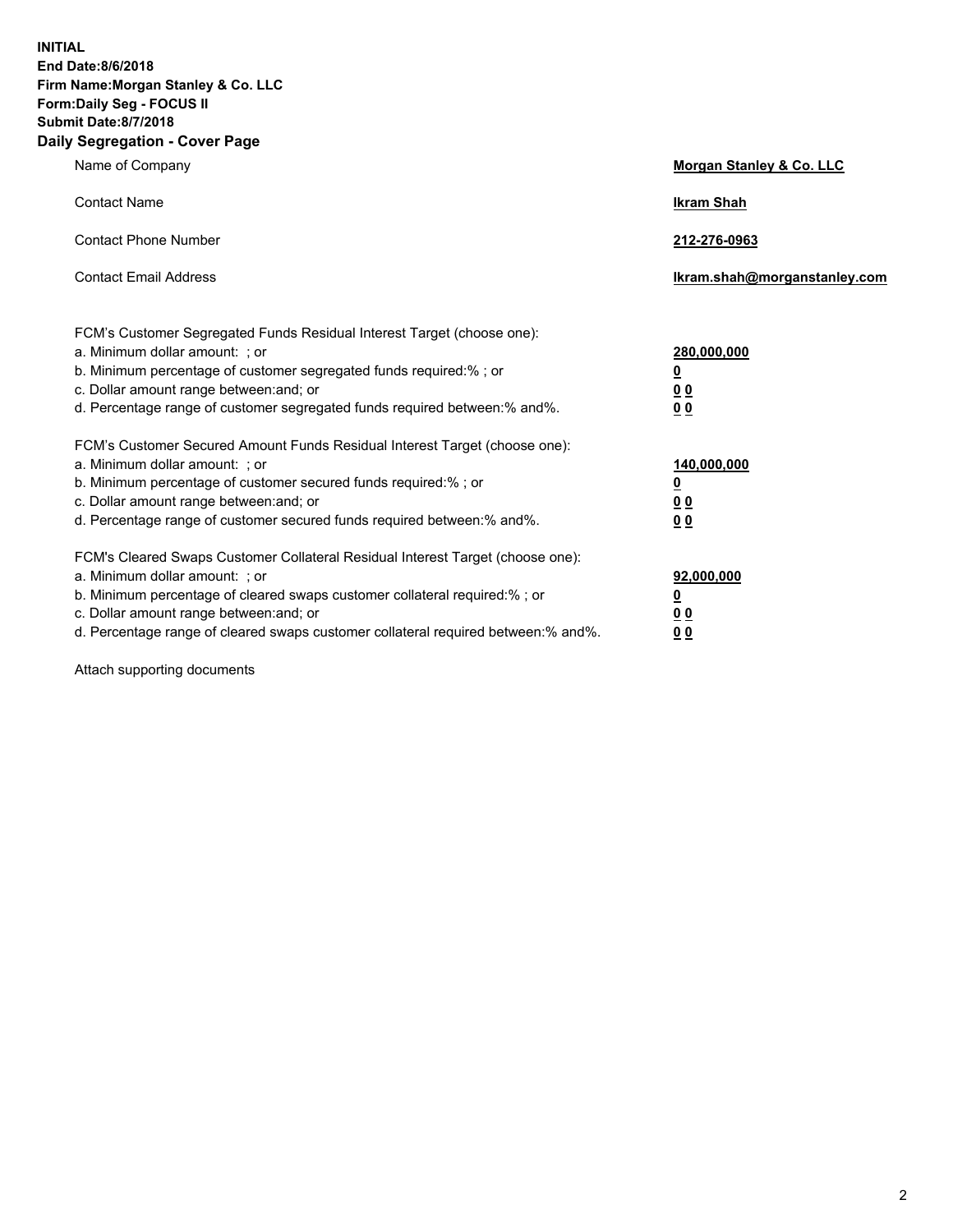|     | <b>INITIAL</b>                                                                              |                                  |
|-----|---------------------------------------------------------------------------------------------|----------------------------------|
|     | <b>End Date:8/6/2018</b>                                                                    |                                  |
|     | Firm Name: Morgan Stanley & Co. LLC                                                         |                                  |
|     | Form: Daily Seg - FOCUS II                                                                  |                                  |
|     | <b>Submit Date: 8/7/2018</b>                                                                |                                  |
|     | <b>Daily Segregation - Secured Amounts</b>                                                  |                                  |
|     |                                                                                             |                                  |
|     | Foreign Futures and Foreign Options Secured Amounts                                         |                                  |
|     | Amount required to be set aside pursuant to law, rule or regulation of a foreign            | $0$ [7305]                       |
|     | government or a rule of a self-regulatory organization authorized thereunder                |                                  |
| 1.  | Net ledger balance - Foreign Futures and Foreign Option Trading - All Customers             |                                  |
|     | A. Cash                                                                                     | 3,312,074,521 [7315]             |
|     | B. Securities (at market)                                                                   | 2,205,062,270 [7317]             |
| 2.  | Net unrealized profit (loss) in open futures contracts traded on a foreign board of trade   | 430,315,698 [7325]               |
| 3.  | Exchange traded options                                                                     |                                  |
|     | a. Market value of open option contracts purchased on a foreign board of trade              | 40,027,531 [7335]                |
|     | b. Market value of open contracts granted (sold) on a foreign board of trade                | -28,760,215 [7337]               |
| 4.  | Net equity (deficit) (add lines 1.2. and 3.)                                                | 5,098,088,409 [7345]             |
| 5.  | Account liquidating to a deficit and account with a debit balances - gross amount           | 253,448,012 [7351]               |
|     | Less: amount offset by customer owned securities                                            | -251,926,490 [7352] 1,521,522    |
|     |                                                                                             | [7354]                           |
| 6.  | Amount required to be set aside as the secured amount - Net Liquidating Equity              | 5,099,609,931 [7355]             |
|     | Method (add lines 4 and 5)                                                                  |                                  |
|     |                                                                                             |                                  |
| 7.  | Greater of amount required to be set aside pursuant to foreign jurisdiction (above) or line | 5,099,609,931 [7360]             |
|     | 6.                                                                                          |                                  |
|     | FUNDS DEPOSITED IN SEPARATE REGULATION 30.7 ACCOUNTS                                        |                                  |
| 1.  | Cash in banks                                                                               |                                  |
|     | A. Banks located in the United States                                                       | 685,951,349 [7500]               |
|     | B. Other banks qualified under Regulation 30.7                                              | 547,709,876 [7520] 1,233,661,225 |
|     |                                                                                             | [7530]                           |
| 2.  | Securities                                                                                  |                                  |
|     | A. In safekeeping with banks located in the United States                                   | 58,937,583 [7540]                |
|     | B. In safekeeping with other banks qualified under Regulation 30.7                          | 0 [7560] 58,937,583 [7570]       |
| 3.  | Equities with registered futures commission merchants                                       |                                  |
|     | A. Cash                                                                                     | 6,237,788 [7580]                 |
|     | <b>B.</b> Securities                                                                        | $0$ [7590]                       |
|     | C. Unrealized gain (loss) on open futures contracts                                         | 921,082 [7600]                   |
|     | D. Value of long option contracts                                                           | 0[7610]                          |
|     | E. Value of short option contracts                                                          | 0 [7615] 7,158,870 [7620]        |
| 4.  | Amounts held by clearing organizations of foreign boards of trade                           |                                  |
|     | A. Cash                                                                                     | $0$ [7640]                       |
|     | <b>B.</b> Securities                                                                        | $0$ [7650]                       |
|     | C. Amount due to (from) clearing organization - daily variation                             |                                  |
|     |                                                                                             | $0$ [7660]                       |
|     | D. Value of long option contracts                                                           | $0$ [7670]                       |
|     | E. Value of short option contracts                                                          | 0 [7675] 0 [7680]                |
| 5.  | Amounts held by members of foreign boards of trade                                          |                                  |
|     | A. Cash                                                                                     | 2,263,855,828 [7700]             |
|     | <b>B.</b> Securities                                                                        | 2,146,124,687 [7710]             |
|     | C. Unrealized gain (loss) on open futures contracts                                         | -431,236,780 [7720]              |
|     | D. Value of long option contracts                                                           | 40,027,531 [7730]                |
|     | E. Value of short option contracts                                                          | -28,760,215 [7735] 3,990,011,051 |
|     |                                                                                             | $[7740]$                         |
| 6.  | Amounts with other depositories designated by a foreign board of trade                      | $0$ [7760]                       |
| 7.  | Segregated funds on hand                                                                    | $0$ [7765]                       |
| 8.  | Total funds in separate section 30.7 accounts                                               | 5,289,768,729 [7770]             |
| 9.  | Excess (deficiency) Set Aside for Secured Amount (subtract line 7 Secured Statement         | 190,158,798 [7380]               |
|     | Page 1 from Line 8)                                                                         |                                  |
| 10. | Management Target Amount for Excess funds in senarate section 30.7 accounts                 | 140 000 000 [7780]               |

Management Target Amount for Excess funds in separate section 30.7 accounts **140,000,000** [7780]<br>Excess (deficiency) funds in separate 30.7 accounts over (under) Management Target 50,158,798 [7785] 11. Excess (deficiency) funds in separate 30.7 accounts over (under) Management Target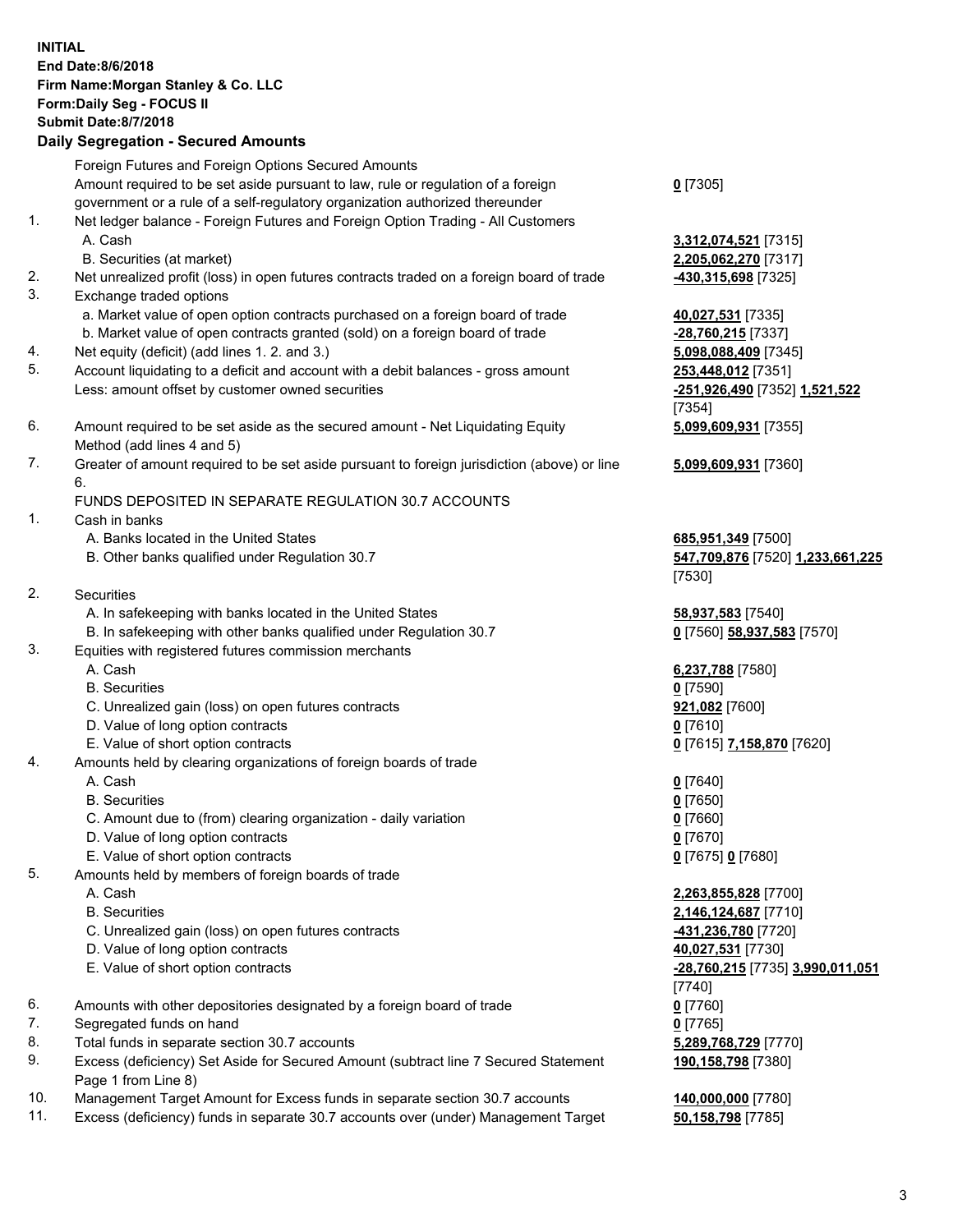|     | <b>INITIAL</b>                                                                      |                                           |
|-----|-------------------------------------------------------------------------------------|-------------------------------------------|
|     | End Date: 8/6/2018                                                                  |                                           |
|     | Firm Name: Morgan Stanley & Co. LLC                                                 |                                           |
|     | Form: Daily Seg - FOCUS II                                                          |                                           |
|     | <b>Submit Date: 8/7/2018</b>                                                        |                                           |
|     | Daily Segregation - Segregation Statement                                           |                                           |
|     | SEGREGATION REQUIREMENTS(Section 4d(2) of the CEAct)                                |                                           |
| 1.  | Net ledger balance                                                                  |                                           |
|     | A. Cash                                                                             | 10,968,250,031 [7010]                     |
|     | B. Securities (at market)                                                           | 5,919,921,839 [7020]                      |
| 2.  | Net unrealized profit (loss) in open futures contracts traded on a contract market  | 316,568,575 [7030]                        |
| 3.  | Exchange traded options                                                             |                                           |
|     | A. Add market value of open option contracts purchased on a contract market         | 402,114,128 [7032]                        |
|     | B. Deduct market value of open option contracts granted (sold) on a contract market | 477,807,508 [7033]                        |
| 4.  | Net equity (deficit) (add lines 1, 2 and 3)                                         | 17,129,047,065 [7040]                     |
| 5.  | Accounts liquidating to a deficit and accounts with                                 |                                           |
|     | debit balances - gross amount                                                       | 228,900,718 [7045]                        |
|     | Less: amount offset by customer securities                                          | <u>-228,187,966</u> [7047] 712,752 [7050] |
| 6.  | Amount required to be segregated (add lines 4 and 5)                                | 17,129,759,817 [7060]                     |
|     | FUNDS IN SEGREGATED ACCOUNTS                                                        |                                           |
| 7.  | Deposited in segregated funds bank accounts                                         |                                           |
|     | A. Cash                                                                             | 5,473,820,483 [7070]                      |
|     | B. Securities representing investments of customers' funds (at market)              | $0$ [7080]                                |
|     | C. Securities held for particular customers or option customers in lieu of cash (at | 434,905,269 [7090]                        |
|     | market)                                                                             |                                           |
| 8.  | Margins on deposit with derivatives clearing organizations of contract markets      |                                           |
|     | A. Cash                                                                             | 6,153,701,098 [7100]                      |
|     | B. Securities representing investments of customers' funds (at market)              | $0$ [7110]                                |
|     | C. Securities held for particular customers or option customers in lieu of cash (at | 5,485,016,570 [7120]                      |
|     | market)                                                                             |                                           |
| 9.  | Net settlement from (to) derivatives clearing organizations of contract markets     | -22,465,331 [7130]                        |
| 10. | Exchange traded options                                                             |                                           |
|     | A. Value of open long option contracts                                              | 402,114,128 [7132]                        |
|     | B. Value of open short option contracts                                             | -477,807,508 [7133]                       |
| 11. | Net equities with other FCMs                                                        |                                           |
|     | A. Net liquidating equity                                                           | 13,619,846 [7140]                         |
|     | B. Securities representing investments of customers' funds (at market)              | <u>0</u> [7160]                           |
|     | C. Securities held for particular customers or option customers in lieu of cash (at | $0$ [7170]                                |
|     | market)                                                                             |                                           |
| 12. | Segregated funds on hand                                                            | $0$ [7150]                                |
| 13. | Total amount in segregation (add lines 7 through 12)                                | 17,462,904,555 [7180]                     |
| 14. | Excess (deficiency) funds in segregation (subtract line 6 from line 13)             | 333, 144, 738 [7190]                      |
| 15. | Management Target Amount for Excess funds in segregation                            | 280,000,000 [7194]                        |
| 16. | Excess (deficiency) funds in segregation over (under) Management Target Amount      | 53,144,738 [7198]                         |

16. Excess (deficiency) funds in segregation over (under) Management Target Amount Excess